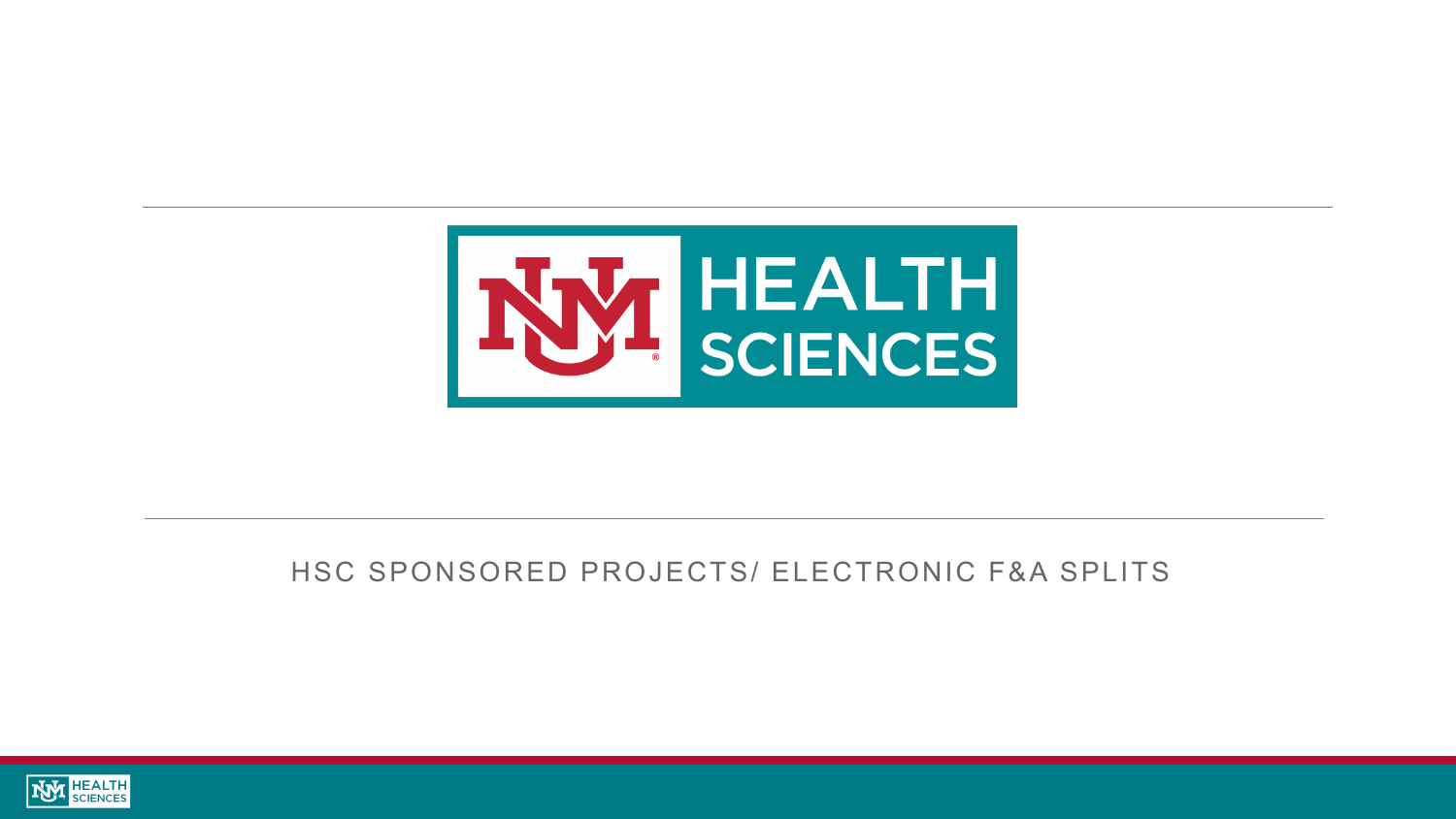# F&A Splits

F&A Splits have gone electronic through Click!

- No more searching for signatures and routing physical forms.
- Both HSC F&A Splits and Main Campus F&A Splits are done through Click.

### What kind of split do I need?

- Do you have Main Campus personnel or other Main Campus expenses? If so, you'll need a Main Campus/HSC Split
- Are you collaborating with personnel from other schools, (IE, School of Medicine, College of Pharmacy, College of Nursing, College of Population Health)? Will part of your award dollars be going to another HSC School? If the answer to either of those questions is yes, you'll need an Internal HSC Split
- And yes, you'll need a split even if the F&A rate is 0%!

*But good news- with the electronic F&A Splits, you only have to fill out one form with all your split info!*

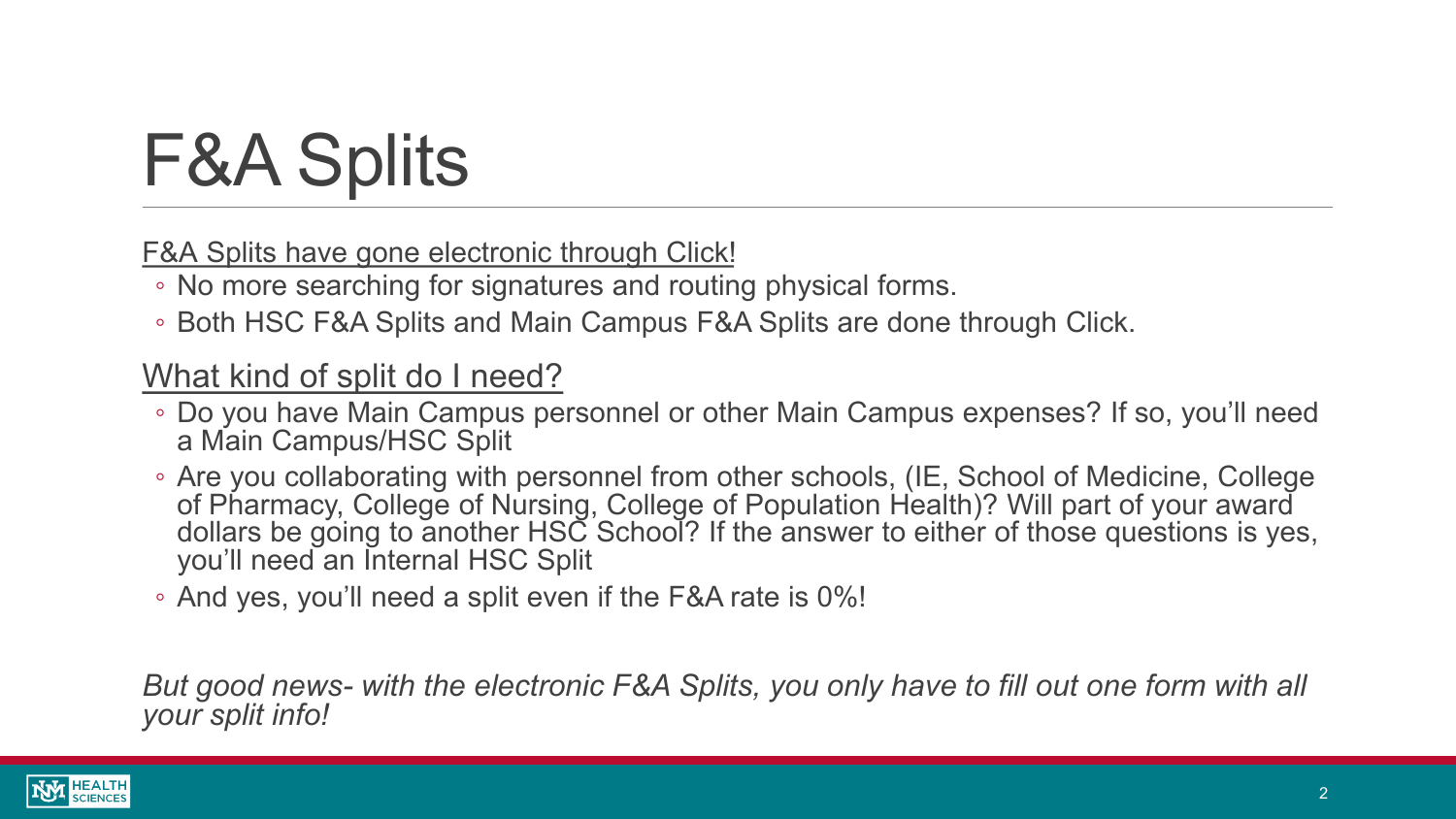# F&A Splits

o In order to request an F&A Split (either Main Campus or HSC only), you must have an open record (FP#) in Click.

o Your Click record **must** have a completed budget.

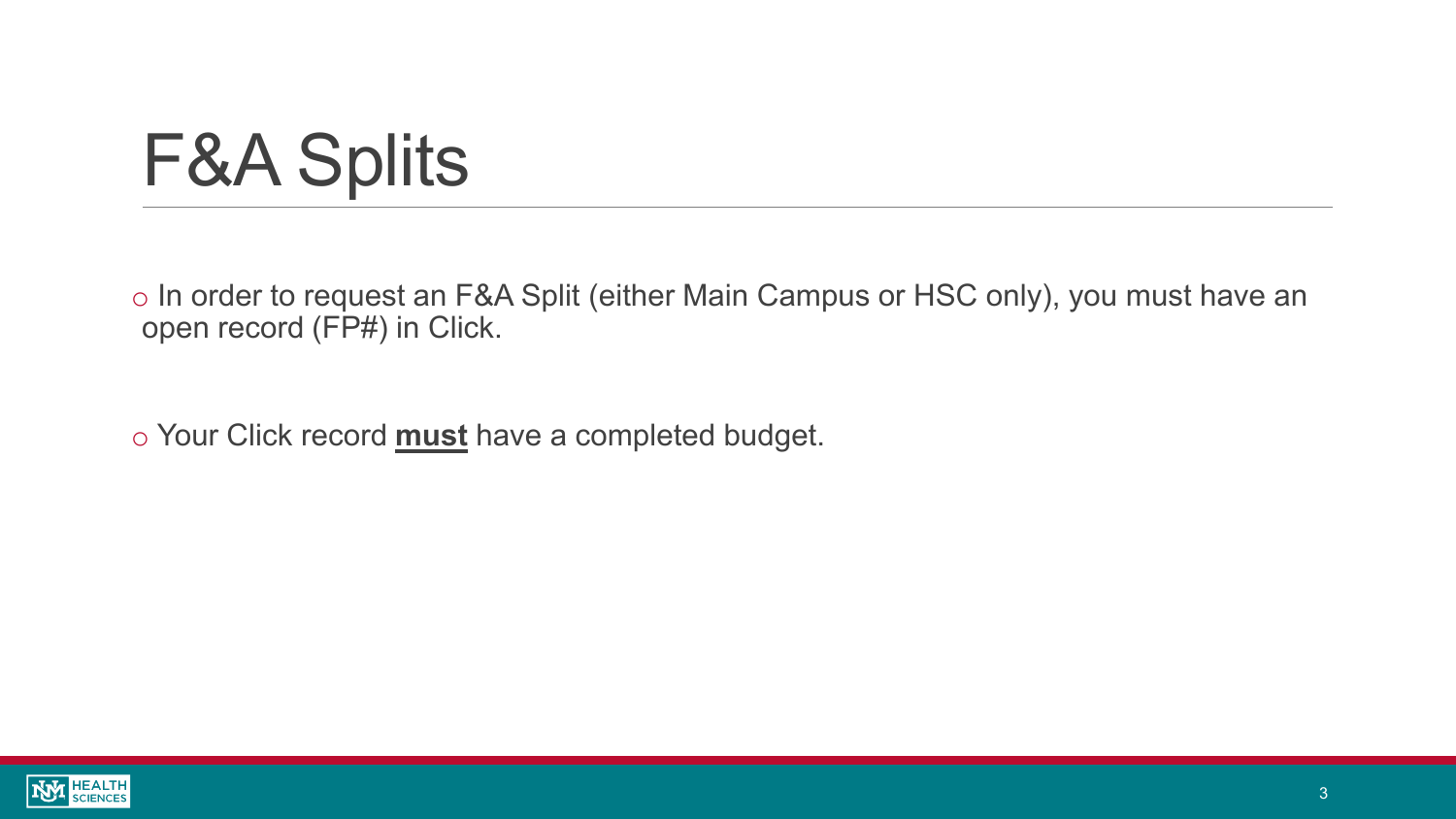### F&A Requests

#### **Click F&A Splits**

Choose the "Request F&A Split" Activity from your workspace

| <b>UIICK F&amp;A SPIIIS</b>              |                                                                                                    |  |                            |                          |  |                        |                        |                  |  |
|------------------------------------------|----------------------------------------------------------------------------------------------------|--|----------------------------|--------------------------|--|------------------------|------------------------|------------------|--|
| <b>Current State</b>                     | <b>Project Information</b><br><b>Review Status</b>                                                 |  |                            | SPO Additional Documents |  |                        |                        | SPO Confidential |  |
| <b>Draft</b>                             |                                                                                                    |  |                            |                          |  |                        |                        |                  |  |
|                                          | PROPOSAL INFORMATION                                                                               |  |                            |                          |  |                        | <b>BUDGET TOTALS</b>   |                  |  |
| <b>Edit Funding Submission</b>           | PD/PI:                                                                                             |  |                            | Steven McLaughlin        |  |                        | <b>Starting Date:</b>  | 2/23/2018        |  |
| <b>Printer Version</b>                   | Submitting Department/Division: Emergency Medicine Department                                      |  |                            |                          |  | Number of Periods: 3   |                        |                  |  |
|                                          | <b>Specialist:</b>                                                                                 |  | Marisa Sanchez             |                          |  | <b>Current Period:</b> |                        | 1                |  |
| <b>View Differences</b>                  | <b>Sponsors:</b>                                                                                   |  | Taos Ski Valley Foundation |                          |  | <b>Total Direct:</b>   |                        | \$250,000        |  |
|                                          | SF-424:                                                                                            |  |                            |                          |  |                        | <b>Total Indirect:</b> | \$0              |  |
|                                          | <b>Banner Fund #:</b>                                                                              |  |                            |                          |  |                        |                        |                  |  |
| <b>View Smartform Progress</b>           | <b>Sponsor Award #:</b>                                                                            |  |                            | FP4401/McLaughlin        |  | <b>Total:</b>          |                        | \$250,000        |  |
| <b>My Activities</b>                     |                                                                                                    |  |                            |                          |  |                        |                        |                  |  |
| Administration                           | <b>SPO Proposal Comments</b>                                                                       |  |                            |                          |  |                        |                        |                  |  |
| SPO Administration                       | <b>RTSF</b> Information                                                                            |  |                            |                          |  |                        |                        |                  |  |
| Copy as a NEW Proposal                   |                                                                                                    |  |                            |                          |  |                        |                        |                  |  |
| Г۲                                       | <b>Current RTSF</b>                                                                                |  |                            |                          |  |                        |                        |                  |  |
| <b>Submit For Department Review</b><br>G | Date Created Submitted Funds Amount Funds Start Date Funds End Date PI Approved Department Chair W |  |                            |                          |  |                        |                        |                  |  |
|                                          |                                                                                                    |  |                            |                          |  |                        |                        |                  |  |
| Request FA Split                         |                                                                                                    |  |                            |                          |  |                        |                        |                  |  |

ستستسلط المنادين والمنادي

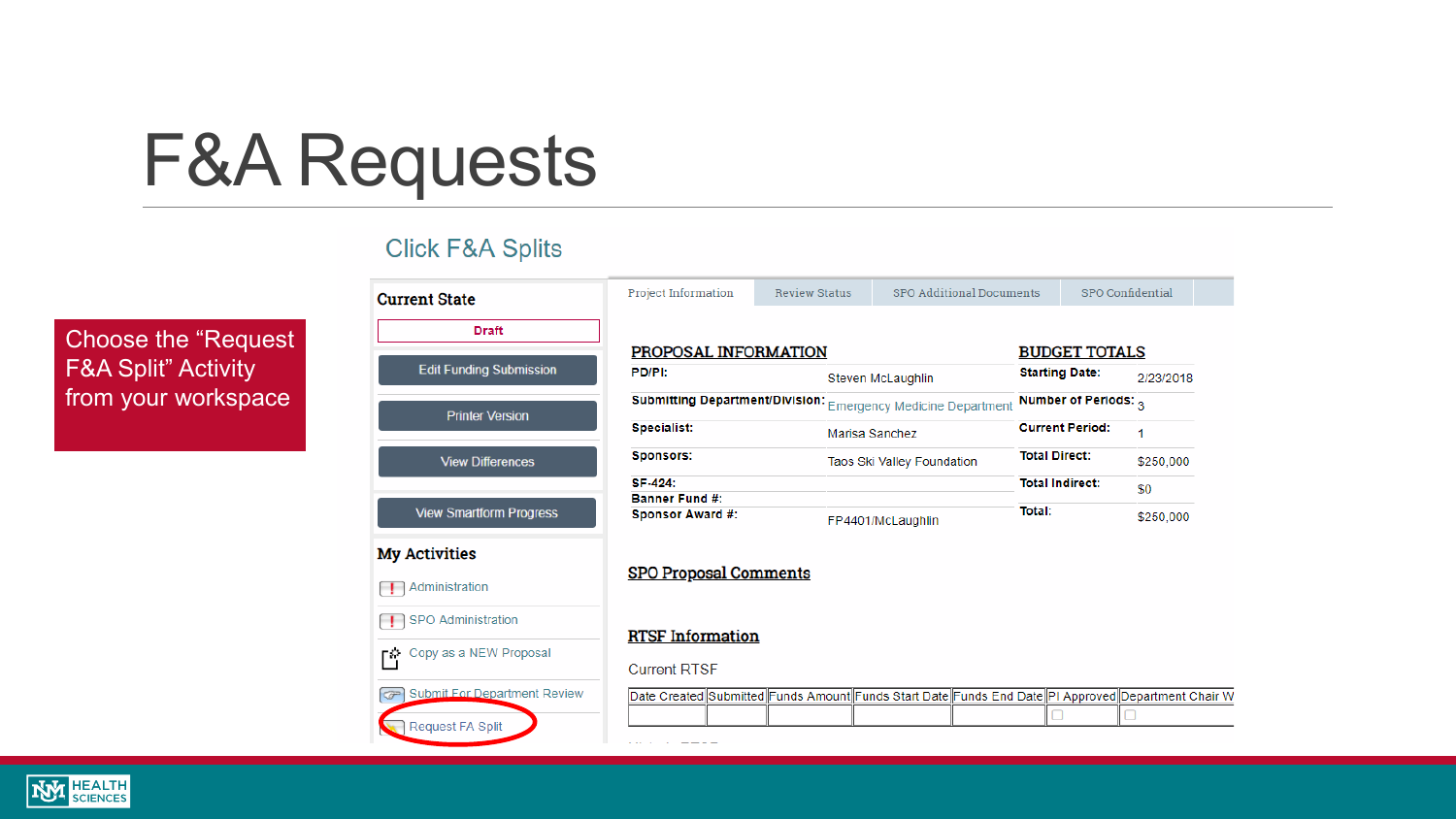#### **Request FA Split**

#### **F&A Split**

This activity will initiate an F&A split and forward it to SPO for approval

Please enter the appropriate info below and click "OK" after reading the disclaimer.

appear for you to enter all of your F&A You will enter

information for ALL splits in this screen both HSC & Main Campus.

Split info.

A pop -up window will

|                            | Principal Investigator:Steven McLaughlin<br>Primary Sponsor: Taos Ski Valley Foundation |                              |   |                                                                                                                               |
|----------------------------|-----------------------------------------------------------------------------------------|------------------------------|---|-------------------------------------------------------------------------------------------------------------------------------|
| FP Number:FP00006151       | Project Title: Click F&A Splits                                                         |                              |   | <b>Enter your Start &amp; End Date</b>                                                                                        |
| <b>Start Date:</b><br>×    |                                                                                         |                              | 雦 | We highly recommend you use the entire project period.<br>Remember, an F&A Split is good for the entire grant cycle, or until |
| <b>End Date:</b>           |                                                                                         |                              | 雦 | a new Split form is approved.                                                                                                 |
|                            |                                                                                         |                              |   |                                                                                                                               |
| <b>HSC Budget Details:</b> |                                                                                         |                              |   |                                                                                                                               |
| $+$ Add                    |                                                                                         |                              |   |                                                                                                                               |
|                            | There are no items to display                                                           |                              |   |                                                                                                                               |
|                            |                                                                                         |                              |   |                                                                                                                               |
|                            | <b>Main Campus Budget Details:</b>                                                      |                              |   |                                                                                                                               |
| $+$ Add                    |                                                                                         |                              |   |                                                                                                                               |
|                            | There are no items to display                                                           |                              |   |                                                                                                                               |
| Schools:                   |                                                                                         |                              |   |                                                                                                                               |
| $+$ Add                    |                                                                                         |                              |   |                                                                                                                               |
| <b>School</b>              |                                                                                         | <b>Amount (Direct Costs)</b> |   | Percentage                                                                                                                    |
|                            | There are no items to display                                                           |                              |   |                                                                                                                               |
| School total: \$0.00       | Budget total: \$250,000.00<br>Remaining: \$250,000.00                                   |                              |   |                                                                                                                               |

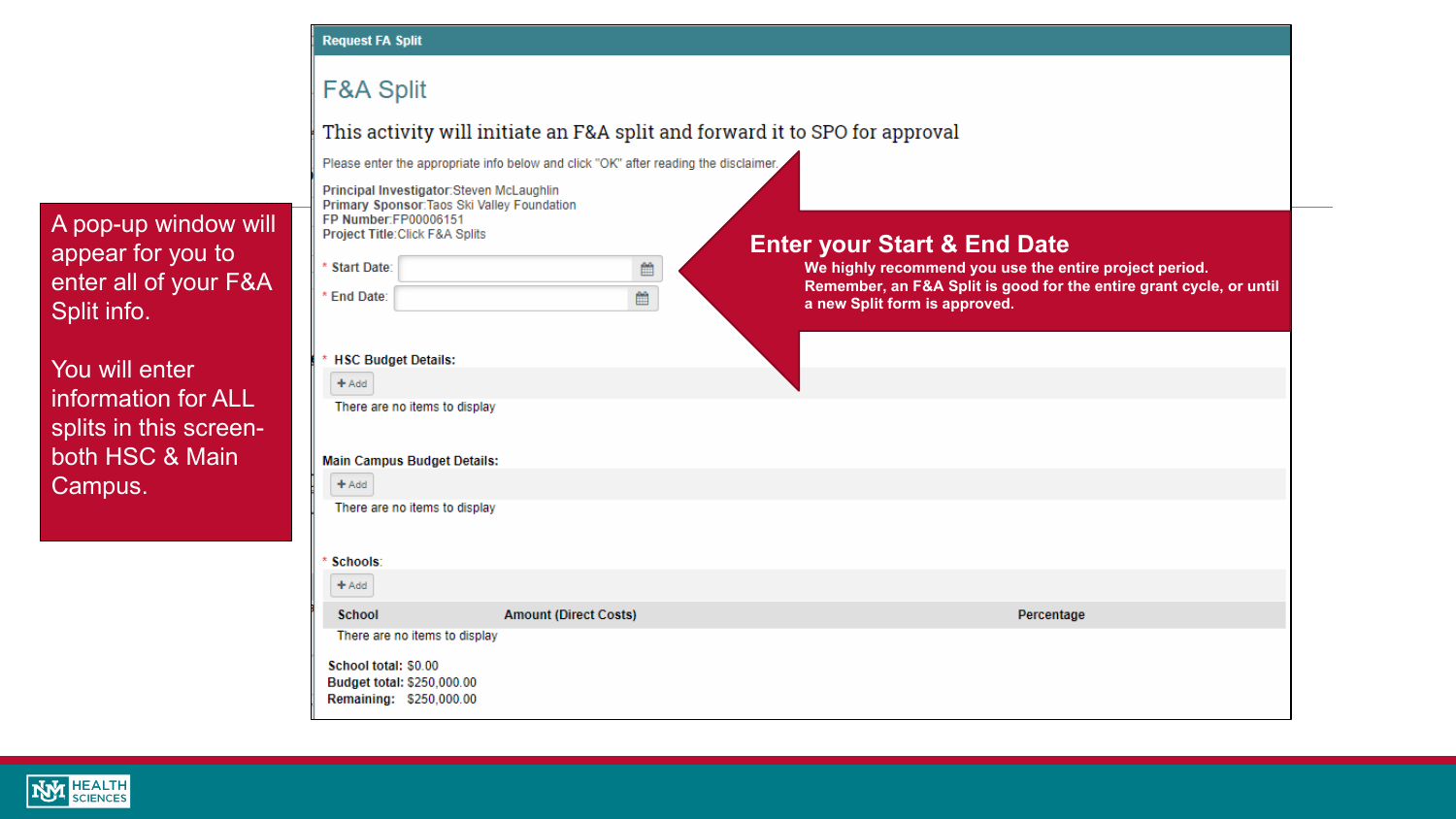#### Request FA Split

### **F&A Split**

#### **STEP AND STATE** contact: **Service**  $H = 1$ 3.2.4  $\mathbf{r}$  $1.24 - 1.1$  $\sim$   $\sim$   $\sim$

**Remember: Your justification must make it clear how the direct costs categories are going to be distributed between each school/campus**

| This activity will initiate an F&A split and forward it to SPO for approval                                                                        |                              |                                                               |  |  |  |  |
|----------------------------------------------------------------------------------------------------------------------------------------------------|------------------------------|---------------------------------------------------------------|--|--|--|--|
| Please enter the appropriate info below and click "OK" after reading the disclaimer.                                                               |                              |                                                               |  |  |  |  |
| Principal Investigator:Steven McLaughlin<br>Primary Sponsor: Taos Ski Valley Foundation<br>FP Number:FP00006151<br>Project Title: Click F&A Splits |                              |                                                               |  |  |  |  |
| * Start Date:                                                                                                                                      | 雦                            |                                                               |  |  |  |  |
| * End Date:                                                                                                                                        | 雦                            |                                                               |  |  |  |  |
| * HSC Budget Details:                                                                                                                              |                              |                                                               |  |  |  |  |
| $+Add$                                                                                                                                             |                              | Upload your budget breakout & justification                   |  |  |  |  |
| There are no items to display                                                                                                                      |                              | (HSC is required, and Main Campus is required if appropriate) |  |  |  |  |
| <b>Main Campus Budget Details:</b>                                                                                                                 |                              |                                                               |  |  |  |  |
| $+$ Add                                                                                                                                            |                              |                                                               |  |  |  |  |
| There are no items to display                                                                                                                      |                              |                                                               |  |  |  |  |
| Schools:                                                                                                                                           |                              |                                                               |  |  |  |  |
| $+Add$                                                                                                                                             |                              |                                                               |  |  |  |  |
| School                                                                                                                                             | <b>Amount (Direct Costs)</b> | Percentage                                                    |  |  |  |  |
| There are no items to display                                                                                                                      |                              |                                                               |  |  |  |  |
| School total: \$0.00<br>Budget total: \$250,000.00<br>Remaining: \$250,000.00                                                                      |                              |                                                               |  |  |  |  |

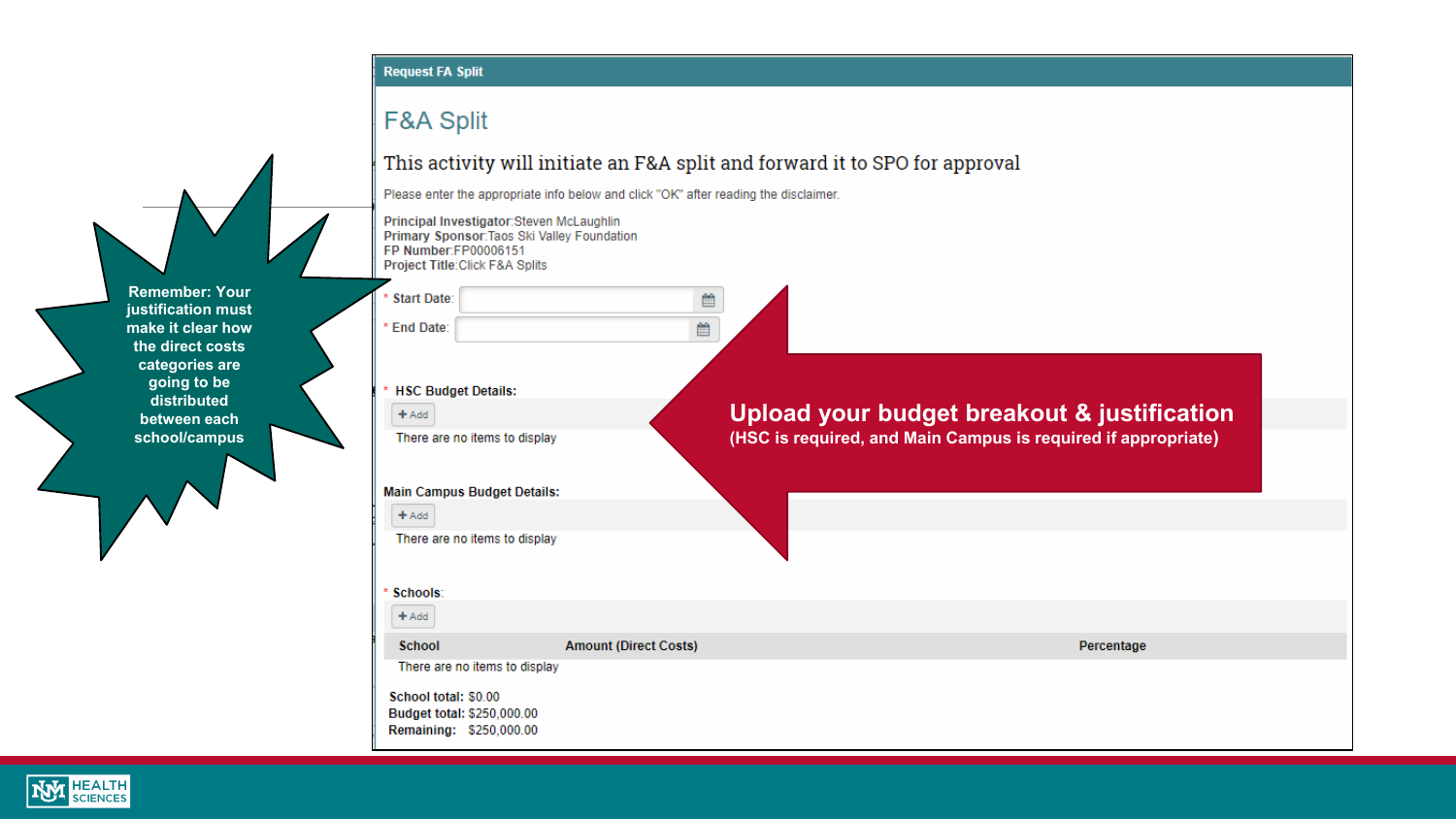| This activity will initiate an F&A split and forward it to SPO for approval<br>Please enter the appropriate info below and click "OK" after reading the disclaimer.<br>Principal Investigator:Steven McLaughlin<br>Primary Sponsor: Taos Ski Valley Foundation<br>FP Number:FP00006151<br>Project Title: Click F&A Splits<br>* Start Date: 5/1/2019<br>雦<br>* End Date: 4/30/2023<br>雦<br><b>HSC Budget Details:</b> |      |         |
|----------------------------------------------------------------------------------------------------------------------------------------------------------------------------------------------------------------------------------------------------------------------------------------------------------------------------------------------------------------------------------------------------------------------|------|---------|
|                                                                                                                                                                                                                                                                                                                                                                                                                      |      |         |
|                                                                                                                                                                                                                                                                                                                                                                                                                      |      |         |
|                                                                                                                                                                                                                                                                                                                                                                                                                      |      |         |
|                                                                                                                                                                                                                                                                                                                                                                                                                      |      |         |
|                                                                                                                                                                                                                                                                                                                                                                                                                      |      |         |
| <b>School of Medicine Budget</b><br>L Upload Revision<br><b>Main Campus Budget Details:</b><br>$+$ Add                                                                                                                                                                                                                                                                                                               | 0.01 | $\odot$ |
| Main Campus Budget Breakout<br>L Upload Revision                                                                                                                                                                                                                                                                                                                                                                     | 0.01 | ø       |
| Schools:<br><b>Click on "Add Schools" to add all schools</b>                                                                                                                                                                                                                                                                                                                                                         |      |         |
| $+$ Add<br>and campuses that are part of the split                                                                                                                                                                                                                                                                                                                                                                   |      |         |
| <b>School</b><br><b>Amount (Direct Costs)</b><br>There are no items to display                                                                                                                                                                                                                                                                                                                                       |      |         |
| School total: \$0.00                                                                                                                                                                                                                                                                                                                                                                                                 |      |         |
| Budget total: \$250,000.00<br>Remaining: \$250,000.00                                                                                                                                                                                                                                                                                                                                                                |      |         |

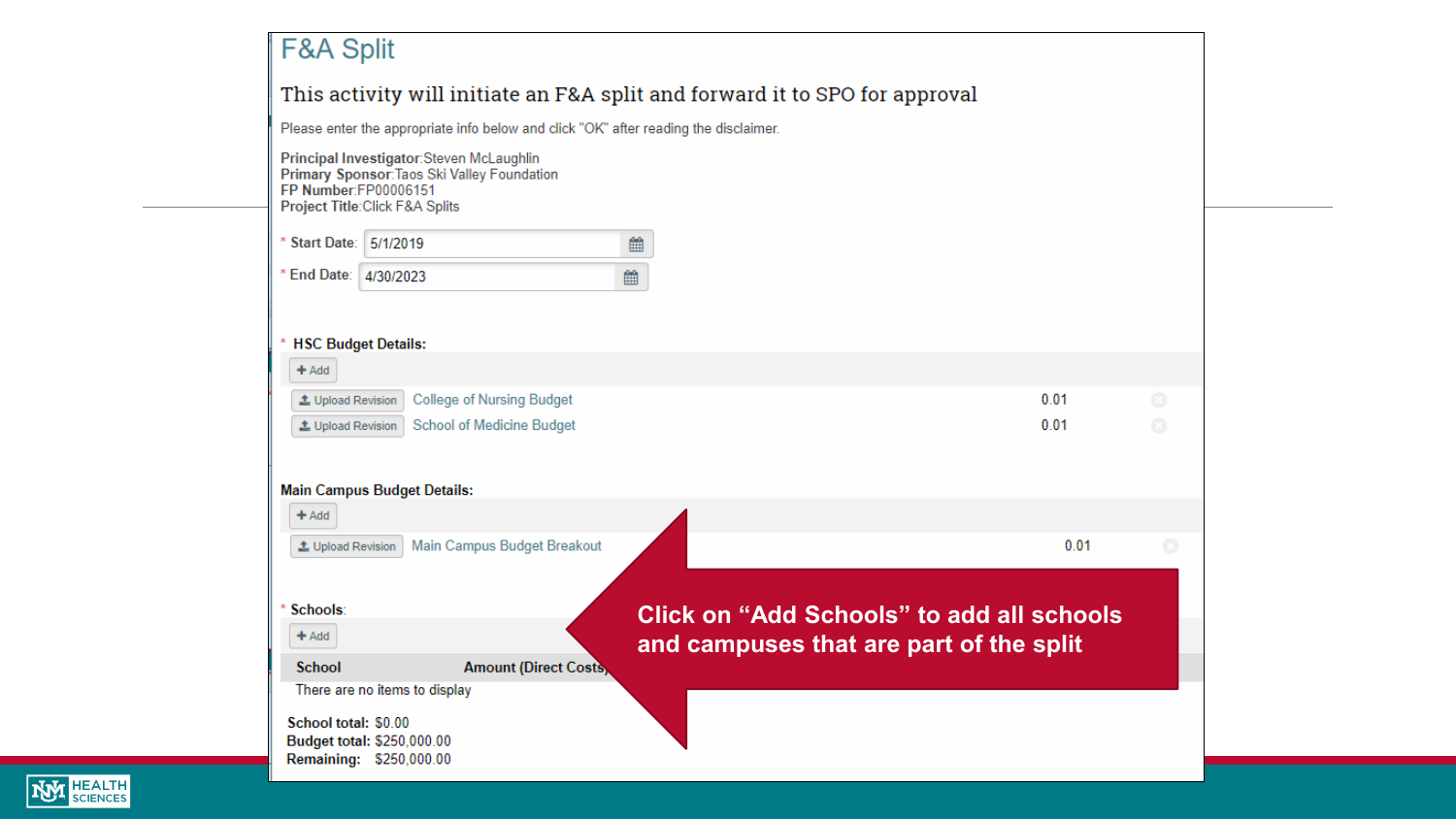### F&A Splits

Select the appropriate school or campus from the dropdown, then enter the amount of direct costs that organization will be receiving.

◦ NOTE: This must match what is listed in your uploaded budget justification(s).



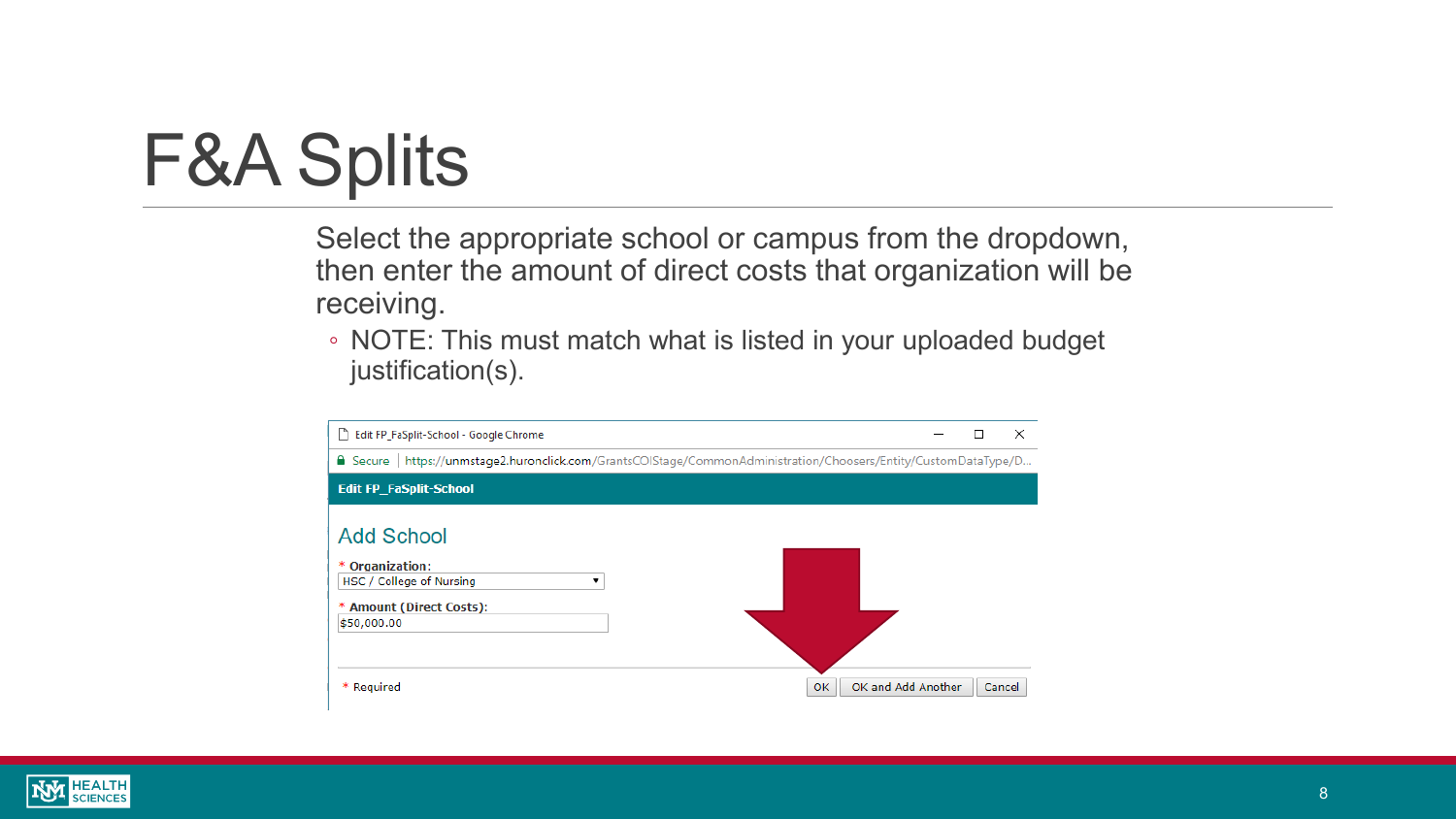# F&A Split Budget Numbers

- o The system will calculate your percentages based on the breakout you've entered and what's on your Smartform budget screen.
- o Once you've entered your information for all schools/campuses, you're ready to submit!